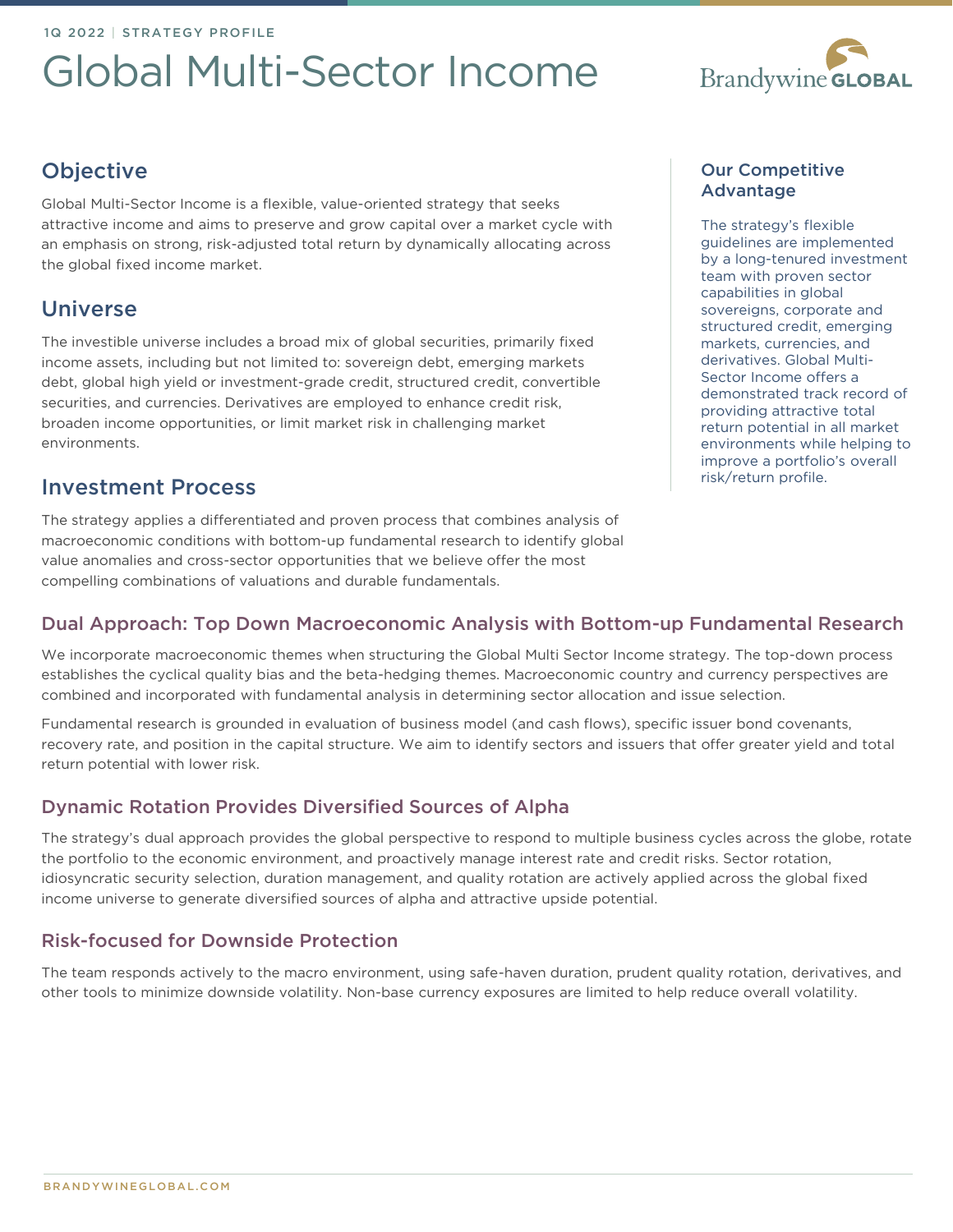

#### At a Glance

- The investment objective for the strategy is to generate attractive income and provide capital preservation
- Portfolio construction combines macroeconomic, country, and currency themes with fundamental sector and security selection analysis
- **E** Derivatives may be used to enhance credit exposure in advantageous market conditions or, more commonly, as a hedging mechanism to protect principal during market drawdowns, manage portfolio volatility, and dampen idiosyncratic market risks
- Investments typically concentrated in sectors and individual issuers that we believe offer the best combination of yield and total return potential while minimizing potential loss
- Portfolios normally consist of 100 to 250 corporate, sovereign, or securitized issuers

#### Characteristics<sup>1,2</sup>

| Avg. Quality <sup>3</sup>  | <b>BBB</b> |
|----------------------------|------------|
| Avg. Maturity (Yrs.)       | 9.41       |
| Avg. Mod. Duration (Yrs.)  | 4.66       |
| Avg. Coupon (%)            | 3.61       |
| Current Yield (%)          | 3.54       |
| Avg. Yield-to-Maturity (%) | 4.40       |
| Number of Issues           | 226        |

#### Quality Ratings<sup>1,2</sup> (%)

| <b>BBB</b> or Higher | 61.5 |
|----------------------|------|
| BB                   | 16.4 |
| B                    | 16.6 |
| CCC                  | 5.1  |
| N/R                  | 0.4  |
|                      |      |

#### **Duration Allocation 1,2 (%)**

| <1 Years    | 17.3 |
|-------------|------|
| 1-3 Years   | 23.0 |
| 3-7 Years   | 43.4 |
| 7-10 Years  | 3.7  |
| 10+ Years   | 7.1  |
| No Duration | 57   |

### Sector Weights<sup>1,2</sup> (%)

Bond Futures Cash Corporate Bond Credit Default Swap Credit Default Swap (Notional… Currency Forwards Futures (Notional %) Gov't Owned - No Guarantee Gov't Sovereign Gov't Sovereign Agency Mortgage Backed Securities Supranational



#### Assets Under Management (M) (Shown in USD)

| Brandywine Global, Firmwide       | 64.266 |
|-----------------------------------|--------|
| Fixed Income Product Group        | 50.335 |
| Global Multi-Sector               | 7.246  |
| <b>Global Multi-Sector Income</b> | 4.742  |

#### Calendar Year Returns<sup>2</sup> (%) (Results shown in USD)

|      | Gross   | <b>Net</b> | F3MTB |
|------|---------|------------|-------|
| 2022 | $-4.62$ | $-4.75$    | 0.03  |
| 2021 | 1.43    | 0.87       | 0.05  |
| 2020 | 15.33   | 14.71      | 0.58  |
| 2019 | 10.78   | 10.18      | 2.25  |
| 2018 | $-1.03$ | $-1.57$    | 1.86  |
| 2017 | 6.36    | 5.78       | 0.84  |
| 2016 | 13.10   | 12.35      | 0.27  |
| 2015 | $-1.69$ | $-2.57$    | 0.03  |
| 2014 | 3.68    | 2.75       | 0.03  |
| 2013 | 4.13    | 3.43       | 0.03  |
| 2012 |         |            |       |

#### Risk Characteristics<sup>2</sup> (Composite Gross of Fees) (Since Inception)

| Sharpe Ratio      | 0.97 |
|-------------------|------|
| Sortino Ratio     | 1.45 |
| Information Ratio | 0.00 |

#### Portfolio Managers



Brian L. Kloss, JD, CPA Portfolio Manager 25 Years of Experience



Jack P. McIntyre, CFA Portfolio Manager 34 Years of Experience



Anujeet Sareen, CFA Portfolio Manager 27 Years of Experience



Tracy Chen, CFA, CAIA Portfolio Manager 19 Years of Experience



Michael Arno, CFA Assoc. Portfolio Manager & Sr. Research Analyst 17 Years of Experience



Renato Latini, CFA Assoc. Portfolio Manager & Sr. Research Analyst 16 Years of Experience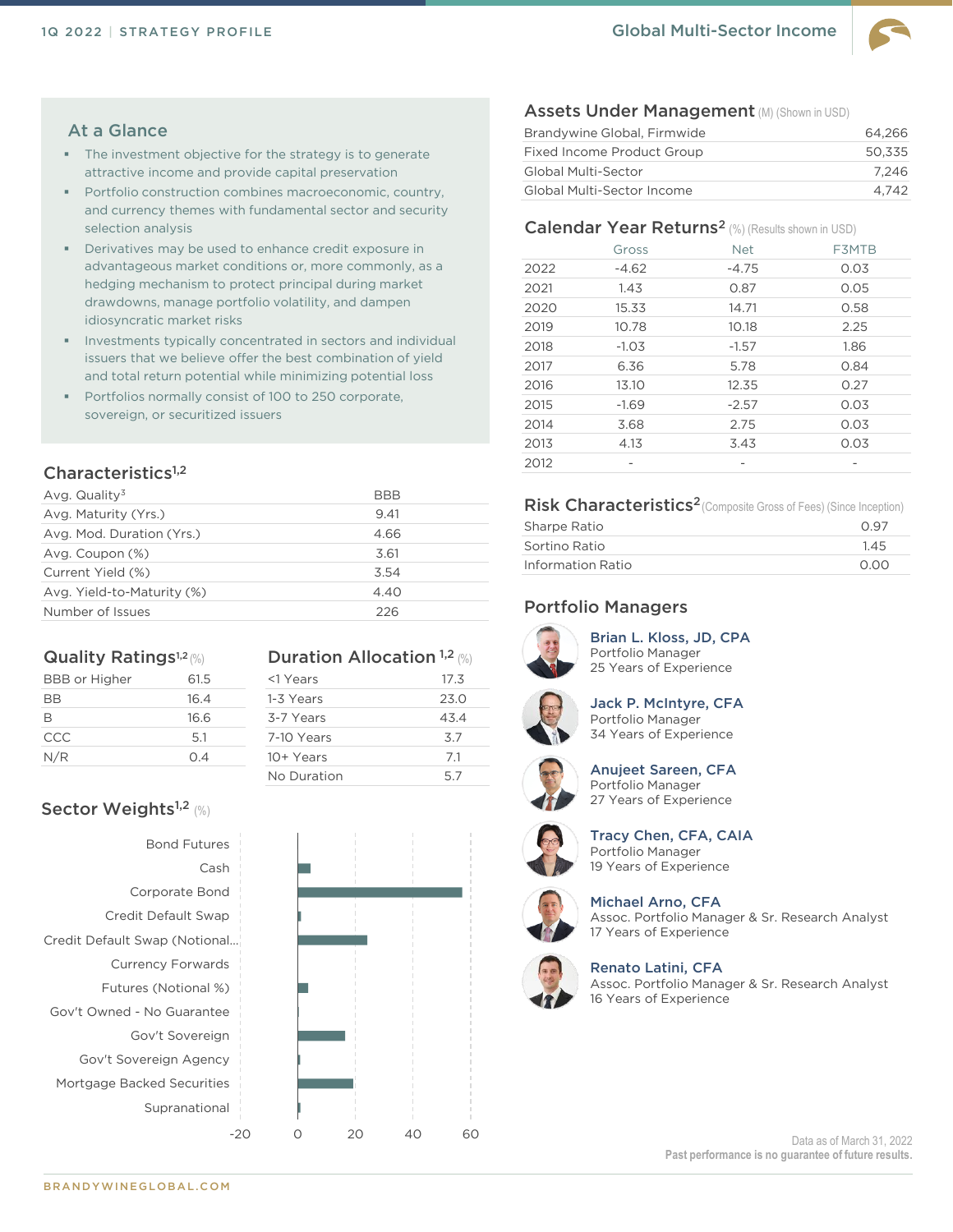

#### Annualized Returns (%) (Results shown in USD)

|                 | Gross   | <b>Net</b> | F3MTB | <b>BGHY</b> |
|-----------------|---------|------------|-------|-------------|
| QTD             | $-4.62$ | $-4.75$    | 0.03  | $-5.69$     |
| <b>YTD</b>      | $-4.62$ | $-4.75$    | 0.03  | $-5.69$     |
| 1 Year          | $-3.04$ | $-3.58$    | 0.06  | $-3.84$     |
| 3 Year          | 6.15    | 5.57       | 0.76  | 2.57        |
| 5 Year          | 4.89    | 4.32       | 1.09  | 3.33        |
| 7 Year          | 4.99    | 4.36       | 0.84  | 4.30        |
| Since Inception | 5.08    | 4.38       | 0.66  | 4.06        |

Inception Date: 4/1/2013

#### GIPS Information (%, unless otherwise noted) (Results shown in USD)

| Year or<br><b>YTD</b> | Gross   | <b>Net</b> | F3MTB | <b>BGHY</b> | # of<br>Accounts | Market<br>Value<br>(M) | Total Firm<br>Assets<br>(M) | Composite<br>Dispersion  | Composite<br>Rolling 3Y<br><b>SD</b> | <b>F3MTB</b><br>Rolling 3Y<br><b>SD</b> | <b>BGHY</b><br>Rolling 3Y<br><b>SD</b> |
|-----------------------|---------|------------|-------|-------------|------------------|------------------------|-----------------------------|--------------------------|--------------------------------------|-----------------------------------------|----------------------------------------|
| 2022                  | $-4.62$ | $-4.75$    | 0.03  | $-5.69$     | 8                | 3.206                  | 64,266                      | 0.53                     | 5.84                                 | 0.27                                    | 10.68                                  |
| 2021                  | 1.43    | 0.87       | 0.05  | 0.99        |                  | 3,310                  | 67,356                      | $\overline{\phantom{a}}$ | 5.49                                 | 0.29                                    | 10.65                                  |
| 2020                  | 15.33   | 14.71      | 0.58  | 7.03        | 4                | 614                    | 63,872                      | $\overline{\phantom{a}}$ | 5.67                                 | 0.24                                    | 10.76                                  |
| 2019                  | 10.78   | 10.18      | 2.25  | 12.56       | 4                | 364                    | 74.024                      | $\overline{\phantom{a}}$ | 3.04                                 | 0.19                                    | 4.62                                   |
| 2018                  | $-1.03$ | $-1.57$    | 1.86  | $-4.06$     | 4                | 350                    | 70.070                      | $\overline{\phantom{a}}$ | 3.51                                 | 0.20                                    | 5.02                                   |
| 2017                  | 6.36    | 5.78       | 0.84  | 10.43       | $\overline{2}$   | 149                    | 74,382                      | $\overline{\phantom{a}}$ | 4.05                                 | O.11                                    | 5.65                                   |
| 2016                  | 13.10   | 12.35      | 0.27  | 14.27       | $\overline{2}$   | 83                     | 65,498                      | $\overline{\phantom{a}}$ | 4.43                                 | 0.03                                    | 6.24                                   |
| 2015                  | $-1.69$ | $-2.57$    | 0.03  | $-2.72$     | $\overline{2}$   | 86                     | 68,819                      | $\overline{\phantom{a}}$ | $\overline{\phantom{0}}$             | $\overline{\phantom{0}}$                | $\overline{\phantom{a}}$               |
| 2014                  | 3.68    | 2.75       | 0.03  | 0.01        | $\overline{2}$   | 79                     | 63.375                      | $\overline{\phantom{0}}$ | $\overline{\phantom{a}}$             | $\overline{\phantom{a}}$                | $\overline{\phantom{a}}$               |
| 2013                  | 4.13    | 3.43       | 0.03  | 5.86        | 2                | 12                     | 50.050                      | $\overline{\phantom{0}}$ | $\overline{\phantom{a}}$             | $\overline{\phantom{a}}$                |                                        |
|                       |         |            |       |             |                  |                        |                             |                          |                                      |                                         |                                        |

#### Data as of March 31, 2022

F3MTB = FTSE 3 Month T-Bill BGHY = Bloomberg Global High Yield

Organization: Brandywine Global Investment Management, LLC (the "Firm") is a wholly owned, independently operated, subsidiary of Franklin Resources, Inc. Brandywine Global Investment Management, LLC claims compliance with the Global investment Performance Standards (GIPSî) and has prepared and presented this report in compliance with the GIPS standards. Brandywine Global Investment Management, LLC has been independently verified for the periods January 1, 1993 through June 30, 2020. A firm that claims compliance with the GIPS standards must establish policies and procedures for complying with all the applicable requirements of the GIPS standards. Verification provides assurance on whether the firm's policies and procedures related to composite and pooled fund maintenance, as well as the calculation, presentation, and distribution of performance, have been designed in compliance with the GIPS standards and have been implemented on a firm-wide basis. The Global Multi-Sector Income Composite has had a performance examination for the periods April 1, 2013 through June 30, 2020. The verification and performance examination reports are available upon request. Policies for valuing investments, calculating performance, and preparing GIPS Reports are available upon request. Disclosed total firm assets represent the total market value of all discretionary and nondiscretionary, fee-paying and non-fee-paying assets under the Firm's management. GIPS® is a registered trademark of CFA Institute. CFA Institute does not endorse or promote this organization, nor does it warrant the accuracy or quality of the content contained herein. Composite Description: Global Multi-Sector Income Composite (the "Composite") Inception date: April 1, 2013. Creation date: April 1, 2013. The Composite includes all fully discretionary, actively managed accounts with no minimum market value requirement and no investment restrictions within the Global Multi-Sector Income strategy. The Composite seeks to generate consistent alpha utilizing<br>the investment team's best emergi strategy. The Composite utilizes over-the-counter forward exchange rate contracts to manage its currency exposure. These contracts are valued daily using closing forward exchange rates. Brandywine uses WM/Reuters daily FX rates taken at 4 p.m. London time. The portfolio is typically diversified across 100-250 issuers. Effective 5/31/16, the composite model fee was changed from 90bps to 55bps per year. The primary benchmark was changed effective 04/01/2020 from the London-Interbank Offered Rate (LIBOR) to the FTSE 3-Month U.S. Treasury Bill Index. This composite benchmark change was made in anticipation of the LIBOR being discontinued. Retroactively applied since composite inception date. Primary Benchmark Description: The FTSE 3- Month U.S. Treasury Bill Index is comprised of a single issue purchased at the beginning of the month and held for a full month. Each month the index is rebalanced and the issue selected is the<br>outstanding Treasury Bill th broad-based measure of the global high-yield fixed income markets. The Global High-Yield Index represents that union of the U.S. High-Yield, Pan-European High-Yield, U.S. Emerging Markets High-Yield, CMBS High-Yield, and Pan-Éuropean Emerging Markets High-Yield Indices. Performance Calculation: Preliminary data, if so noted, reflects unreconciled data for the most recent<br>reporting period. Portfolios are val portfolio level are time-weighted to account for periodic contributions and withdrawals. Performance results are calculated on a before tax, total return basis. The Composite returns consist of size-weighted portfolio returns using beginning of period values to weight the portfolio returns. Monthly linking of interim performance results is used to calculate quarterly and annual returns.<br>Composite's valuations and monthly USD returns into other currency returns using the appropriate currency exchange rate returns. Gross returns reflect the deduction of trading expenses. Net of fee returns reflect the deduction of trading expenses and the highest investment management fees charged within the composite membership as stated in the fee schedule below. Composite dispersion is calculated using the asset-weighted standard deviation method for all portfolios that were in the Composite for the entire year. Composite dispersion is not presented for periods with five or fewer portfolios. The number of accounts and market values are as of the end of the period. The three-year annualized standard deviation, calculated using gross-of-fee returns, measures the variability of the composite and the benchmark returns over the preceding 36-month period. Gross-of-fees returns are used to calculate the presented risk measures. A complete list of composites, and limited<br>distribution pooled funds descript Schedule (minimum initial investment: \$25 million): 0.550% on the first \$25 million; 0.500% on the next \$75 million, and 0.450% on portion of assets in excess of \$100 million. Additional information on the Firm's fee schedule can be found in Form ADV Part 2A which is available upon request.

**Past performance is no guarantee of future results.** 

©2022, Brandywine Global Investment Management, LLC. All rights reserved